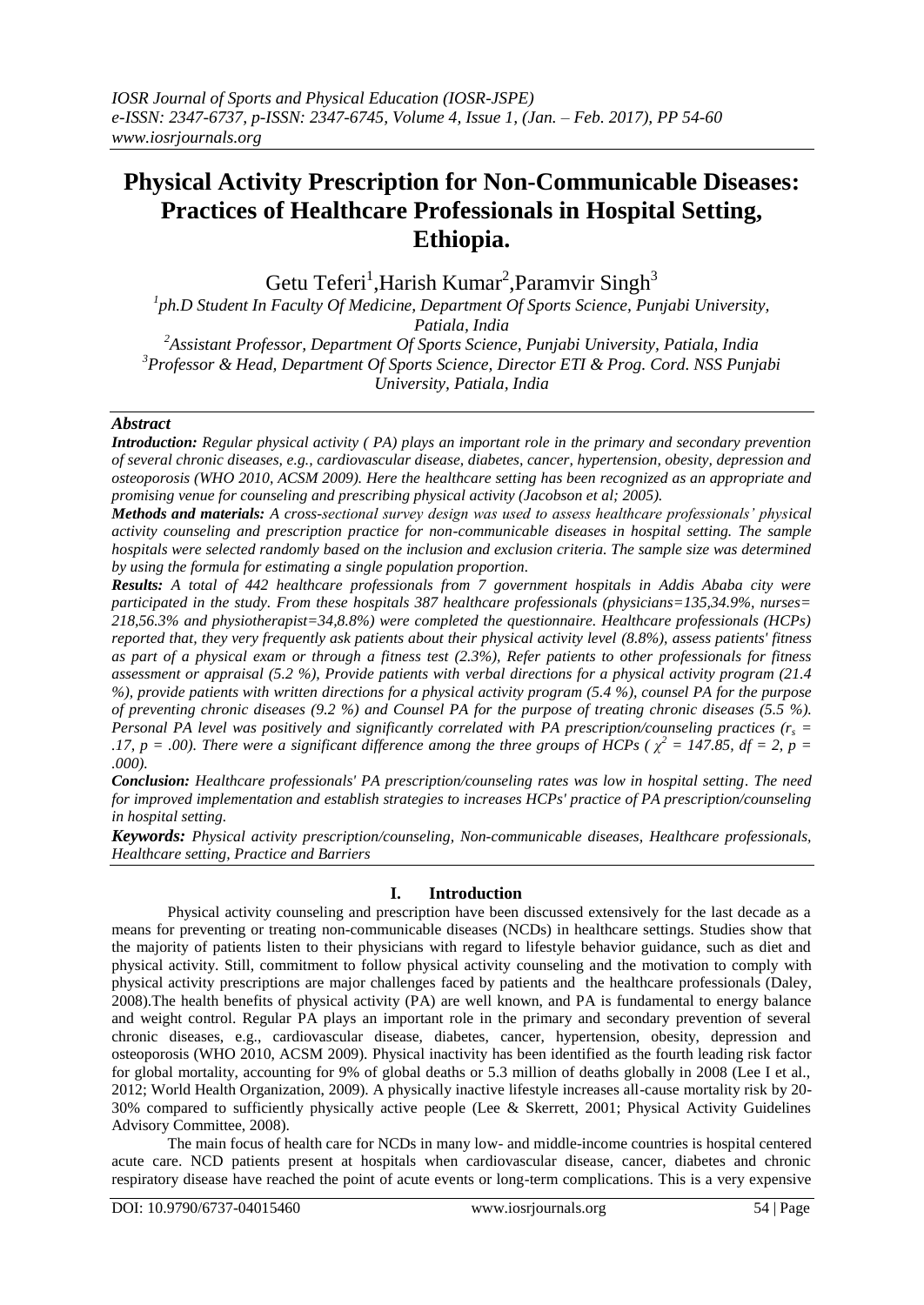approach that will not contribute to a significant reduction of the NCD burden (WHO, 2011). In other hand establishing a strategy of physical activity prescription/counseling by healthcare professionals in healthcare setting for the purpose of preventing and managing chronic diseases is very important. In line with this, regular physical activity protects against chronic diseases (Lee et al., 2012). Further, regular physical activity can achieve parallel or greater effects on NCDs risk factors than those achieved with drugs at a lower cost and with minimal adverse effects (Fiuza-Luces, Garatachea, Berger, & Lucia, 2013). Thus, increasing physical activity at the population level has become an essential component of major global initiatives to improve health (WHO, 2012). Approaches to promote increased levels of PA for patients, vary from simple oral advice, "to be a little more active", to more structural counseling. The most structured PA counseling uses established behavioral strategies to change the lifestyle behaviour of the individual. PA could also be delivered as part of a exercise referral scheme, but also as part of the in-hospital services (Borjesson M.; 2013).

The healthcare setting has been recognized as an appropriate and promising venue for counseling and prescribing physical activity (Jacobson et al; 2005). In developing countries, where healthcare professionals hold a respected position, this setting may exert a strong influence on patients' behaviours (Holub et al., 2013). Physical activity can be effectively applied in practice for disease prevention and treatment in healthcare settings (Meyer et al., 2010). Vuori, Lavie and Blair (2013) suggested that especially brief PA prescription/counseling is an efficient, effective, and cost-effective means to increase PA to bring considerable clinical benefits to various patients. Furthermore, it can be practiced as part of the routine work of the healthcare professionals (HCPs). However, there is a need and feasible means to increase the use and improve the quality of PA counseling.

Over the past decade, practitioners in health-care (HC) settings in many countries have promoted increased physical activity or exercise through written prescriptions or verbal counseling (Elley, et al;2003 and Kalling, et al; 2008). But in Ethiopia there is no clear evidence and strategy to prevent and manage NCDs through physical activity. Therefore the purpose of this study is to assess healthcare professionals' PA prescription/counseling practices among healthcare professionals in hospital setting.

## **II. Materials and Methods**

## **2.1 Research Design**

A quantitative and descriptive, cross-sectional survey design was used to assess Addis Ababa's healthcare professionals' physical activity counseling and prescription practice for chronic (non-communicable) diseases in hospital setting from December 2015 to April 2016.

## **2.2 Sample and Sampling Procedure**

Based on information from Addis Ababa city health bureau, there are 12 government hospitals in Addis Ababa. Seven sample hospitals were selected randomly based on the inclusion and exclusion criteria.

**Inclusion criteria:** Participants had to meet the following criteria were included in the study: a registered medical doctors, nurses and physiotherapist, male or female, currently working in the sample hospitals and any age. Hospitals that give services related to: Cardiovascular diseases**,** Diabetic type 2 and Chronic respiratory diseases were included.

**Exclusion Criteria:** Participants who met the following criteria were excluded from the study: healthcare professionals still busy with their community service, If the participants are not voluntary and during the study time hospitals were not give services related to cardiovascular diseases, diabetes type 2 and chronic respiratory diseases

**Sample Size:** The sample size was determined by using the formula for estimating a single population proportion. Sample size was calculated by taking the proportion of physical activity prescription/counseling which is 50% on healthcare professionals (medical doctors, nurses and physiotherapist) for chronic disease with 95% confidence level, 5 % margin of error to get an optimum sample size that allowed the study to look into various aspect of physical activity prescription/ counseling among healthcare professionals. Based on the above assumptions, the formula is as follows ( Krejcie and Morgan, 1970):

 $s = X^2 NP(1-P) \div d^2(N-1) + X^2 P(1-P)$ 

 $s =$  required sample size

 $X^2$  = the table value of chi-square for 1 degree of freedom at the desired confidence level

 $(3.841)$ --------------- 1.96 x1.96 = 3.8416

 $N =$  the population size

 $P =$  the population proportion (assumed to be .50 since this would provide the maximum

sample size).

 $d =$  the degree of accuracy expressed as a proportion  $(.05)$ .

Based on this formula the sample would be 384, assume 85% will be return rate, then add 15%, the total sample will be 442.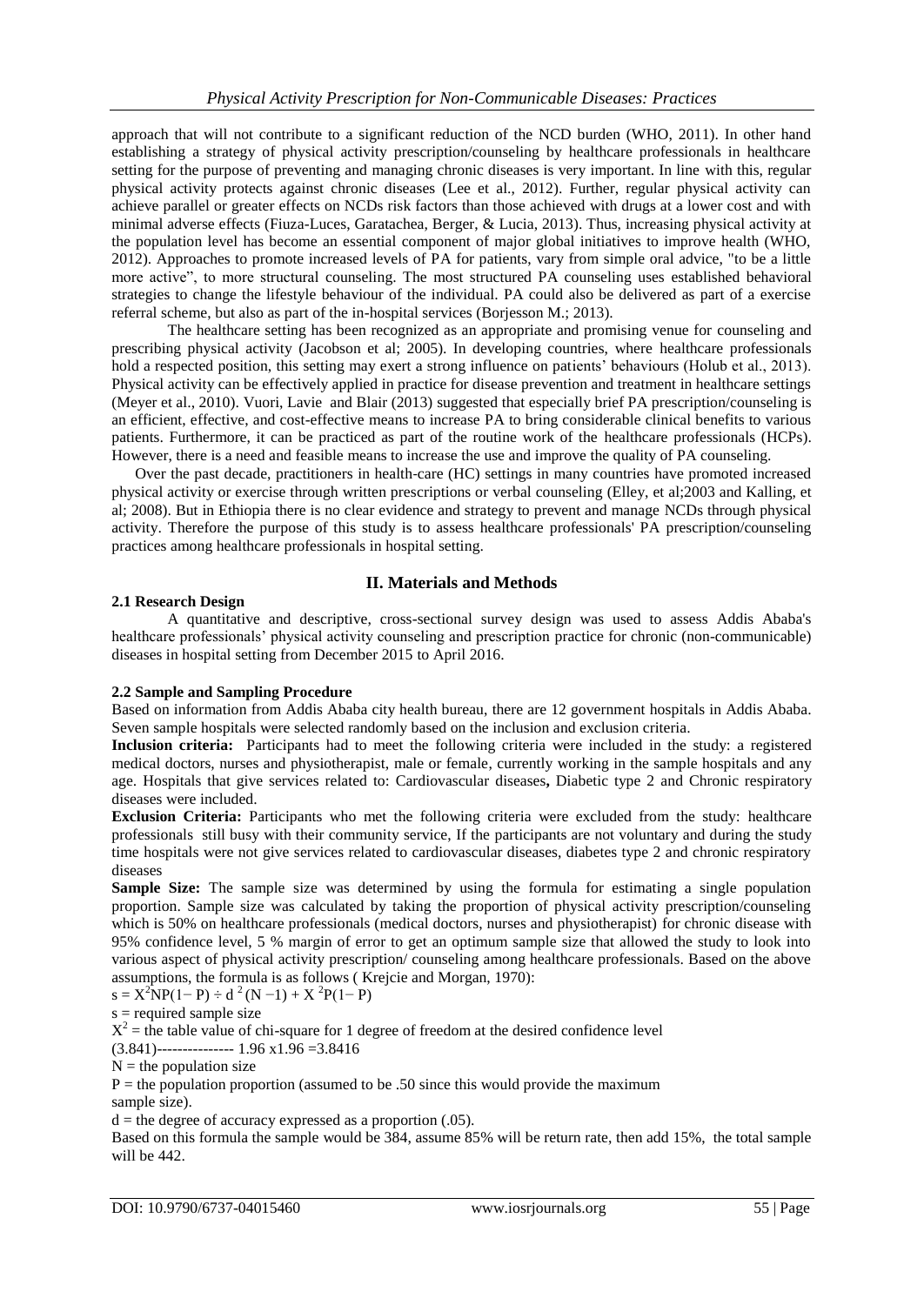#### **2.3 Measures and Data Collection Instruments**

Demographic information including physician' sex, age, years of practice, profession and the key variables will collect through questionnaire. Practices of healthcare professionals about physical activity prescription/counseling for their patients were measured by using a scale employed questionnaire of physical activity in the National Family Physician Workforce Survey of Canada (NFWSC; 2010). This scale contains five items measuring the frequency with which healthcare professionals: 1) ask patients about their physical activity, 2) offer verbal prescription, 3) offer written prescription, 4) conduct fitness evaluations, and 5) refer patients to other professionals for fitness assessment. Answers were anchored on a five-point scale ranging from Never=1 to Always=5.

In addition to this scale, we added 3 additional items in the form of this scale: 1) counsel physical activity for the purpose of **preventing** chronic diseases, (2) counsel physical activity for the purpose of **treating**  chronic diseases and (3) discuss physical activity with your patients. To increase the validity and reliability of the instruments, after adapting the questionnaires: first evaluated by experts (one nurse, two physicians, one physiotherapist and three sports science professionals). Then based on the feedback the final questionnaire was prepared for pilot study and Second the pilot study was conducted on one hospital and two clinics which are not included in the main sample.

## **II. Results**

A total of 442 healthcare professionals from 7 government hospitals in Addis Ababa city were participated in the study. From these hospitals 387 healthcare professionals (physicians=135,34.9%, nurses= 218,56.3% and physiotherapist=34,8.8%) were completed the questionnaire.

#### **3.1 Physical Activity Prescription/Counseling Practices among HCPs**





#### **Key Note:**

p1 =Ask patients about their physical activity levels

P2 = Assess patient fitness as part of a physical exam or through a fitness test.

P3 = Refer patients to other professionals for fitness assessment or appraisal

P4 = Provide patients with **verbal** directions for a physical activity program

P5 = Provide patients with **written** directions for a physical activity program

P6 = Counsel PA (verbal or written prescription) for the purpose of **preventing** chronic diseases

P7 = Counsel PA (verbal or written prescription) for the purpose of **treating** chronic diseases

P8 = Discussing about PA with patients

Healthcare professionals practice regarding to asking their patients about physical activity levels reported that: 7.1 % of them never ask their patients about physical activity level, the majority of healthcare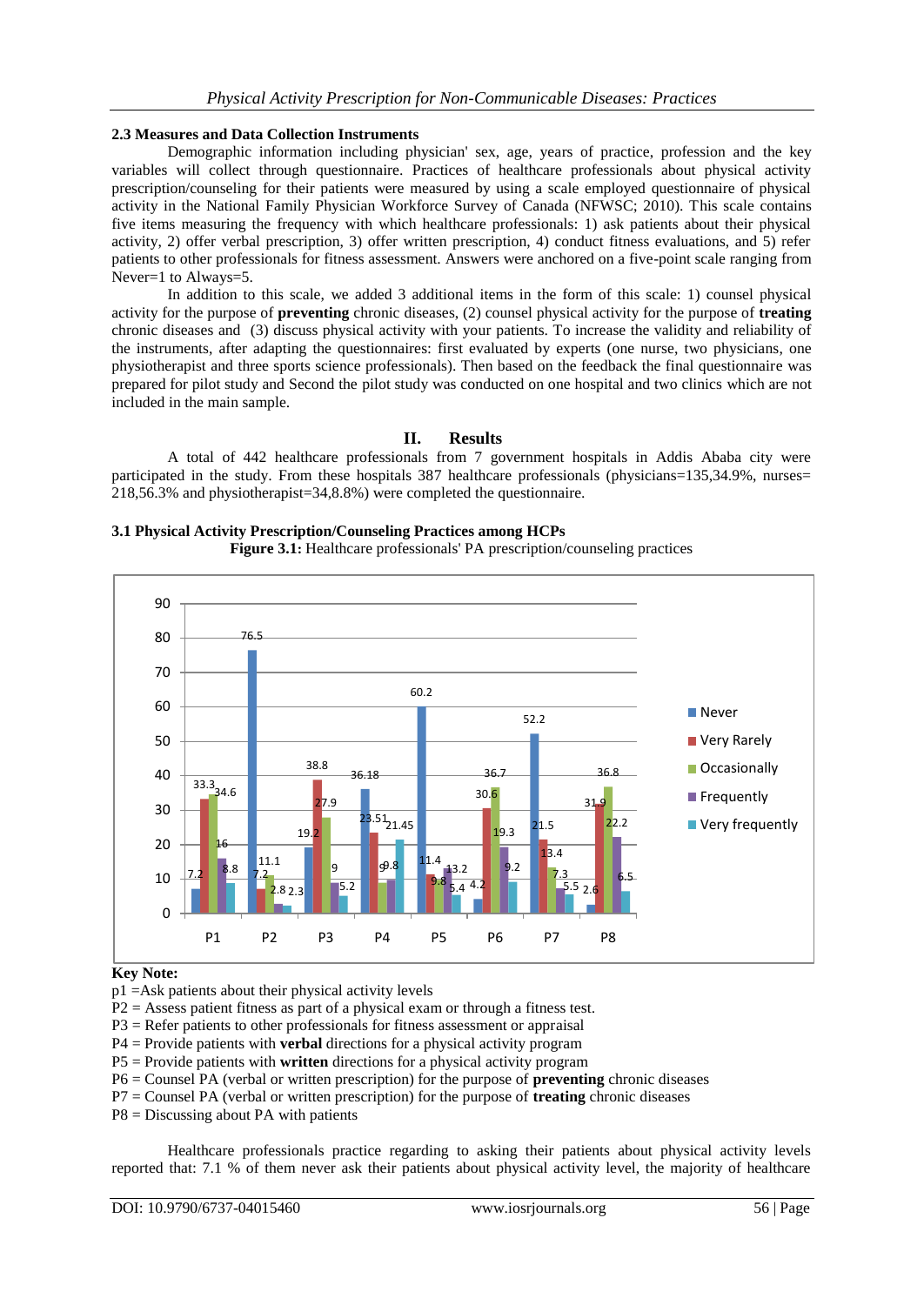professionals ask very rarely and occasionally (33.2%, 34.8 % respectively). In other hand few number of HCPs ask frequently and very frequently (16.2 % and 8.6% respectively) their patients about their PA level (PAL).

The reports of assessing patients' fitness during medical exam as part of a physical exam by healthcare professionals in hospital setting shows that: the majority of healthcare professionals (76.2 %) never assess patients' fitness as part of a physical exam or through fitness test, 7.4 % assess patients PAL very rarely, 11.1% of HCPs occasionally make physical fitness assessment, only about  $(5.3\% = \text{frequently} + \text{very frequently})$ indicates that make physical fitness assessment for their patients as a physical exam in their regular practice.

 The above graph (Figure 3.1) shows that: 19.1 % of HCPs never refer their patients to fitness professionals, 38.6% make refers very rarely, 27.9 % make refers for their patients occasionally, 9.1 % of HCPs were provide refer to fitness professional frequently for their patients and 5.2 % very frequently. Here, most of healthcare professionals were provided refers for their patient to fitness professionals very rarely and occasionally, in other way only few number of HCPs were given refers to their patients to fitness professionals frequently.

Regarding to verbal prescription of PA for patients with chronic diseases, about 36.2% of HCPs never prescribe PA verbally, 23.5 % provide verbal prescription very rarely, 9 % provide verbal prescription occasionally, 9.8 % provide verbal prescription frequently, and 21.4% provide verbal prescription very frequently. Of 387 participants who prescribed PA to their patients, more than half (60.2 %) of healthcare professionals reported that, they never provide written prescription of PA to their patients, 11.4 % provide written prescription very rarely, 9.8 % provide written prescription occasionally, 13.2% provide written provide written prescription occasionally, 13.2% provide written prescription frequently and 5.4 % of HCPs provide written prescription very frequently. The majority of healthcare professionals were never provided written physical activity prescription to their patients.

The prevalence of PA counseling for the purpose of preventing chronic diseases by healthcare professionals shows that 4.2 % of HCPs never counsel their patients about PA to prevent chronic diseases, 30.6 % of HCPs very rarely counsel PA for the purpose of preventing chronic diseases, 36.7% counsel PA occasionally to their patients for the purpose of preventing chronic diseases, 19.3% of HCPs frequently provide PA counseling to their patients for the purpose of preventing chronic diseases and only 9.2 % of HCPs very frequently provide PA counseling for the purpose of preventing chronic diseases. The results of counseling PA for the purpose of treating chronic diseases by healthcare professionals reports that more than half (52.2%) never counsel physical activity for the purpose of treating/managing chronic diseases, 21.5 % counsel PA very rarely,13.4 % counsel PA occasionally, 7.3 % of HCPs counsel PA frequently and only 5.5 % of healthcare professionals provide physical activity counseling to their patients for the purpose of managing/treating chronic diseases.

Regarding to the practice of healthcare professionals on routinely counseling physical activity to accomulate 30 minutes of moderate intensity on most of days of the week indicates that most of HCPs (84.62 % ) does not routinely counsel to accomulate 30 mintes of moderate intensity PA on most days of the week and only few (15.38 %) of HCPs routinely counsel PA accomulate 30 minutes of moderate intensity on most days of the week.

Personal physical activity level was positively and significantly correlated with physical activity prescription/counseling practices  $(r_s = .17, p = .00)$ . That means the more physically active the participants, the more frequently prescribe/counsel physical activity to their patients.

To show the differences among healthcare professionals regarding to physical activity prescription/counseling practices, the Kruskal-Wallis Test (the Kruskal-Wallis H Test) was applied. Therefore the Kruskal-Wallis Test indicates that there were a significant difference among the three groups of healthcare professionals ( $\chi^2 = 147.85$ , df = 2, p = .000). Specifically physiotherapists had the highest physical activity prescription/counseling scores than the other professions again nurses had less mean rank score than the others. The mean rank score of the three groups were physiotherapists (mean rank  $=$  364.31), physicians (mean rank  $=$ 236.58) and nurses (mean rank =141.07).

Significant difference were found between male  $(n = 177)$  and female  $(n=210)$  healthcare professionals regarding to practices of physical activity prescription/counseling ( $t = 6.03$ , df = 385, p = .000). Interestingly, male healthcare professionals significantly more frequently prescribed/counseled physical activity to their patients than female healthcare professionals ( MD = .42).

## **III. Discussion**

Regarding to physical activity prescription/counseling, there is one study conducted on physical activity promotion in Mexican health care setting (Galaviz K.I. et al, 2015) show that approximately 48% of physicians reported that they always ask patients about their physical activity levels, 33% provide verbal physical activity prescription, 6% provide written physical activity prescription, 4% assess patient fitness, and 8% indicated that they always refer patients to other fitness professionals**.** Regarding to referring patients to other fitness professionals, about 36.5% of general practitioners refer their patients to another specific local activity or sports club (Leemrijse et al, 2015). One study in south India also show that (42.5%) doctors reported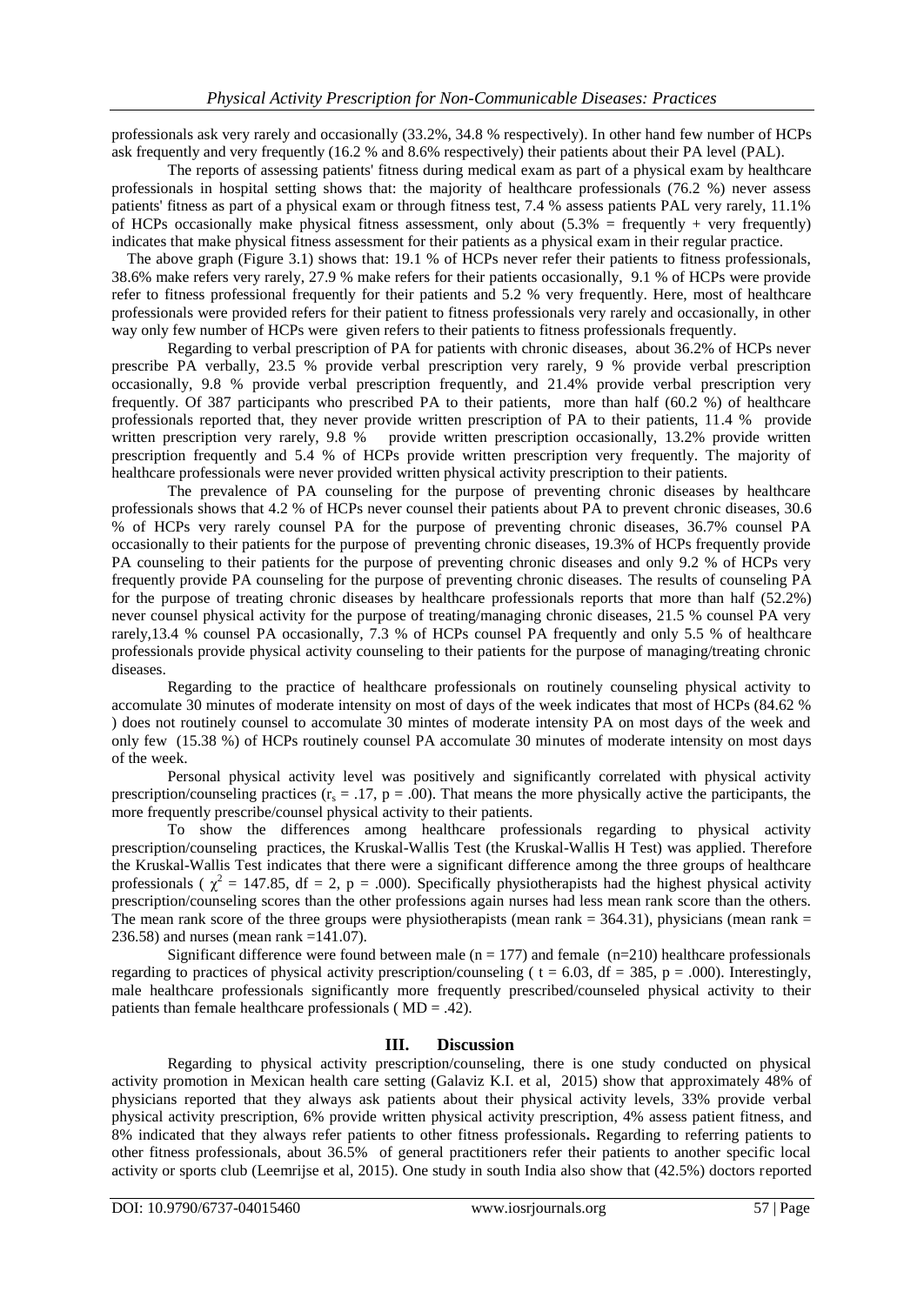that they always 'asked' their patients about their current PA levels and 46.6% doctors always gave 'verbal advice'. One-fourth of the doctors (25.3%) 'always asked and advised' their patients regarding PA ( Patra L, et al., 2015). One-third (32%) of the healthcare professionals reported that they never or rarely discuss with patients about physical activity (Leemrijse et al, 2015). In line with this our study revealed that 24.8% of healthcare professionals ask (frequently + very frequently) their patients about their physical activity level, 5.3 % very frequently assess patients fitness as physical exam, 5.2 % very frequently refer their patients to fitness professionals, 21.4% very frequently provide verbal physical activity prescription/counseling, only 5.2 % very frequently provide written physical activity prescription, 9.2 % counseling physical activity for the purpose of preventing chronic diseases, 5.5 % counseling PA for the purpose of managing chronic diseases and 28.7 %( frequently + very frequently) discuss about physical activity with their patients.

In other study conducted on physical activity counseling and prescription among Canadian primary care physicians investigate that (Petrella, Lattanzio and Overend, 2007): 85 % of respondents reported asking patients about their physical activity levels, whereas only 26.2% assessed patient fitness as part of a physical examination or through a fitness test and only 10.9% referred patients to others for fitness assessment or appraisal. Most physicians (69.8%) reported using verbal counseling to promote physical activity, whereas only 15.8% used written prescriptions for a physical activity promotion program. Those the above studies show that healthcare providers have moderate practice regarding to asking their patients about their physical activity level. But they were not practiced frequently about assessing patients fitness, refer patients to fitness professionals, provide written physical activity prescription/counseling. Similarly our study investigation indicates that healthcare providers' physical activity prescription/counseling practices were less frequent (5.3 % of HCPs very frequently assess patients fitness as physical exam, 5.2 % very frequently refer their patients to fitness professionals, only 5.4 % very frequently provide written physical activity prescription, 9.2 % counseling physical activity for the purpose of preventing chronic diseases, 5.5 % counseling PA for the purpose of managing chronic diseases). In general previous study (in Mexico and Canada) show that most of HCPs ask their patients about their physical activity level (Galaviz K.I. et al, 2015, Petrella, Lattanzio and Overend, 2007).

Regarding to physical activity prescription practices of male and female healthcare provider responded differently, men more frequently assessed fitness than did women, whereas women more frequently asked and provided verbal and written prescription of physical activity for their patients (Petrella, Lattanzio and Overend, 2007). In line with this finding our investigation reported that there was a significant difference between male and female healthcare professionals in their practice. Generally our research finding reported that male healthcare professionals more frequently prescribed/counseled physical activity to their patients than female healthcare professionals in their practice.

Associations between healthcare professionals' physical activity level and their practices of PA prescription/counseling to their patients: our research findings indicate that HCPs' physical activity level was positively and significantly correlated with physical activity prescription/counseling practices ( $r_s = .17$ ,  $p = .00$ ). That means the more physically active the participants, the more frequently prescribe/counsel physical activity to their patients. In line with our results other study revealed medical students with higher PA levels agreed with the statements that they would be able to provide better physical activity counseling/prescription if they adhered to exercised and stayed physically active or fit (Holtz et al, 2013, Stanford et al, 2014 and Banday et al, 2015)). Personally active' healthcare professionals promoted PA more frequently and perceived it to be more important than inactive healthcare professionals (Ribera, McKenna and Riddoch, 2005)

In other research also physicians who perform aerobic exercise regularly are more likely to counsel their patients on the benefits of these exercises, as are physicians who perform strength training (Abramson et al, 2000). The medical journal of Assessment of Physical Activity (Counseling) at Primary Health Care (Ahmed S. A ljaberi, 2014) reported that 42% were physically active. A significant relation was found between physical activity counseling practices and physicians' physical activity level.

Regarding to the difference of healthcare professionals' PA prescription/counseling practices, our research revealed that differences were found among healthcare professionals (physicians, physiotherapist and nurses). The Kruskal-Wallis Test indicates that there were a significant difference among the three groups of healthcare professionals ( $\chi^2$  = 147.85, df = 2, p = .000). Among the group healthcare professionals physiotherapists had highest physical activity prescription/counseling practices than other professions.

In general the role of health care providers ( nurses, physicians, physiotherapist etc.) have great value for counseling physical activity in hospitals for prevention and treatment of chronic disease. But some studies show that they are not doing match on physical activity prescription and counseling. "potential" health gain if physicians successfully prescribed physical activity (BMJ,2015). Doctors are well positioned to provide physical activity (PA) counseling to patients. They are a respected source of health-related information and can provide continuing preventive counseling feedback and follow-up; they may have ethical obligations to prescribe PA (Lobelo F., Duperly J. and Frank E., 2008). But healthcare professionals not frequently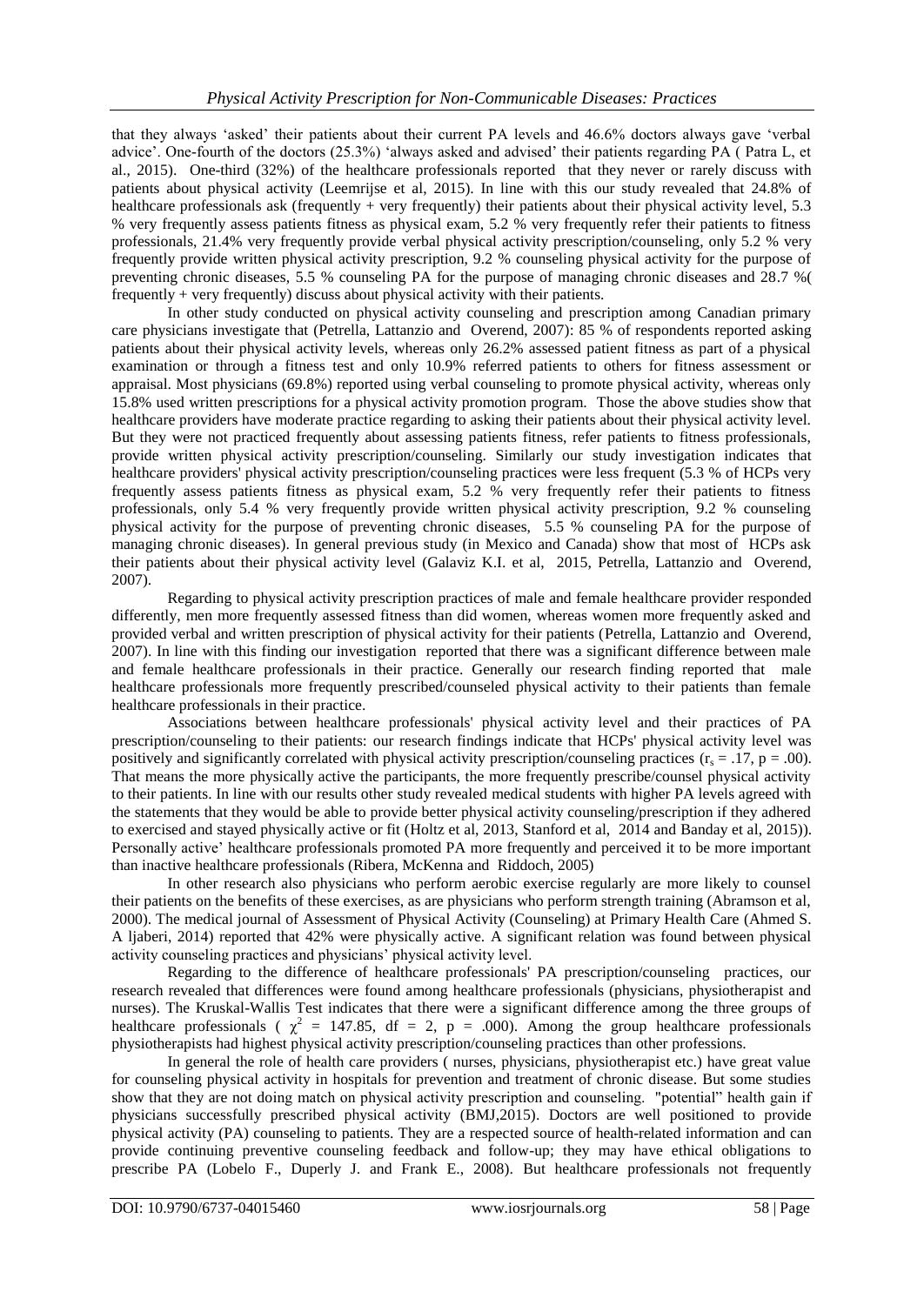counsel/prescribe physical activity for their patients, why they did not counsel physical activity, they have different reasons some of these lack of time, lack of knowledge, lack of motivation form the patients to perform the recommended physical activity, lack of guidelines and instruction to counsel physical activity in the work place, give low priority to PA etc.

#### **IV. Conclusion**

This is the first study assessing the self-reported PA counseling practices of HCPs. The results of this study indicate a desire to provide PA prescription/counseling. Ethiopian HCPs can play a match greater role on preventing and managing non-communicable diseases through PA counseling /prescription. Despite the low rate of asking patients about PA, assess patient fitness as part of a physical exam or through a fitness test, refer patients to other professionals for fitness assessment or appraisal, provide patients with verbal directions for a PA program, provide patients with written PA prescription, counsel PA (verbal or written prescription) for the purpose of preventing and treating chronic diseases the need for improved implementation and establish strategies to increases HCPs' practice of PA prescription/counseling in hospital setting.

There were a significant difference among the three groups of healthcare professionals. Specifically physiotherapists had the highest physical activity prescription/counseling practices than the other professions. The more physically active the participants, the more frequently prescribe/counsel physical activity to their patients. Regarding to physical activity prescription practices of male and female HCPs responded differently, men more frequently prescribed/counseled PA than did female.

#### **Acknowledgements**

The authors would like to thank Addis Ababa's city administrative health bureau, physicians, physiotherapists and nurses who were participated in the study and Debremarkos university for the financial support.

#### **References**

- [1]. Daley A. Exercise and depression: A review of reviews. J Clin Psychol Med Settings (2008) 15:140–147
- American College of Sports Medicine (ACSM 2009).AMCSM's Guideline for Exercise Testing and Prescription, eight edition, ACSM 2009.
- [3]. World Health Organization. (2010). Global Recommendations on Physical Activity for Health. Geneva: WHO.
- [4]. Lee, I. M., Shiroma, E. J., Lobelo, F., Puska, P., Blair, S. N., & Katzmarzyk, P. T. (2012). Effect of physical inactivity on major non-communicable diseases worldwide: an analysis of burden of disease and life expectancy. Lancet, 380(9838):219-29
- [5]. World Health Organization. Global health risks: mortality and burden of disease attributable to selected major risks. Geneva: World Health Organization, 2009.
- [6]. Lee IM, Skerrett PJ. Physical activity and all-cause mortality: what is the dose-response relation? Med Sci Sports Exerc 2001;33: S459e71.
- [7]. Physical Activity Guidelines Advisory Committee. (2008). Physical Activity Guidelines Advisory Committee Report 2008. Washington, DC: U.S: Department of Health and Human Services
- [8]. WHO( 2011).The Growing Danger of Non-Communicable Diseases. Geneva: WHO.
- [9]. Lee I, Shiroma EJ, Lobelo F, Puska P, Blair SN, & Katzmarzyk PT. (2012). Effect of physical inactivity on major noncommunicable diseases worldwide: an analysis of burden of disease and life expectancy. Lancet, 380, 219-229
- [10]. Fiuza-Luces, C., Garatachea, N., Berger, N. A., & Lucia, A. (2013). Exercise is the real polypill. Physiology, 28(5), 330-358
- [11]. WHO. (2012). Global Action plan for the prevention and control of Non-communicable diseases 2013-2020 Zero draft. World health Organization.
- [12]. Börjesson M. Promotion of physical activity in the hospital setting. Dtsch Z Sportmed. 2013; 64: 162-165.
- [13]. Jacobson, D., M., Strohecker, L., Compton, M., T., & Katz, D., L. (2005). Physical activity counseling in the Adult primary care setting: Position statement of the American College of Preventive Medicine. American Journal of Preventive Medicine, 29(2):158- 162.
- [14]. Holub, C.K., Elder, J.P., Arredondo, E.M., Barquera, S., Eisenberg, C.M., Sánchez, L.M., Simoes, E.J. et al (2013). Obesity control in Latin American and U.S. Latinos: asystematic review. American Journal of Preventive Medicine, 44(5), 529-537.
- [15]. Meyer, P., Kayser, B., Kossovsky, M.P., Sigaud, P., Carballo, D., Keller, P.F., . . . Mach, F. (2010). Stairs instead of elevators at workplace: cardioprotective effects of a pragmatic intervention. European Journal of Cardiovascular Prevention and Rehabilitation, 17(5):569-575.
- [16]. Vuori IM. Lavie CJ. and Blair SN(2013). Physical Activity Promotion in the Health Care System. [Mayo Clin Proc.](https://www.ncbi.nlm.nih.gov/pubmed/24290119) ;88(12):1446-61
- [17]. Ribera A. P.,McKenna J., Riddoch C. (2005). Attitudes and practices of physicians and nurses regarding physical activity promotion in the Catalan primary health-care system. European Journal of Public Health: 15(6), 569–575
- [18]. Abramson, S., Stein, J., Schaufele, M., Frates, E., & Rogan, S. (2000). Personal exercise habits and counseling practices of primary care physicians: A national survey. Clinical Journal of Sport Medicine, 10(1), 40–48.
- [19]. Petrella RJ, Lattanzio CN, Overend TJ (2007). Physical activity counseling and prescription among Canadian primary care physicians. Arch Intern Med; 167:1774-81.
- [20]. Lobelo, F., Duperly, J., & Frank, E (2009). Physical activity habits of doctors and medical students influence their counseling practices. British Journal of Sports Medicine; 43(2), 89-92.
- [21]. Elley CR, Kerse N, Arroll B, et al (2003). Effectiveness of counselling patients on physical activity in general practice: cluster randomized controlled trial. BMJ. 2003;326:793.
- [22]. Kallings, L., Leijon, M., Hellenius, M -L., & Ståhle, A. (2008). Physical activity on prescription in primary health care: A follow up of physical activity level and quality of life. Scandinavian Journal of Medicine & Science in Sports , 18(2); 154 -161